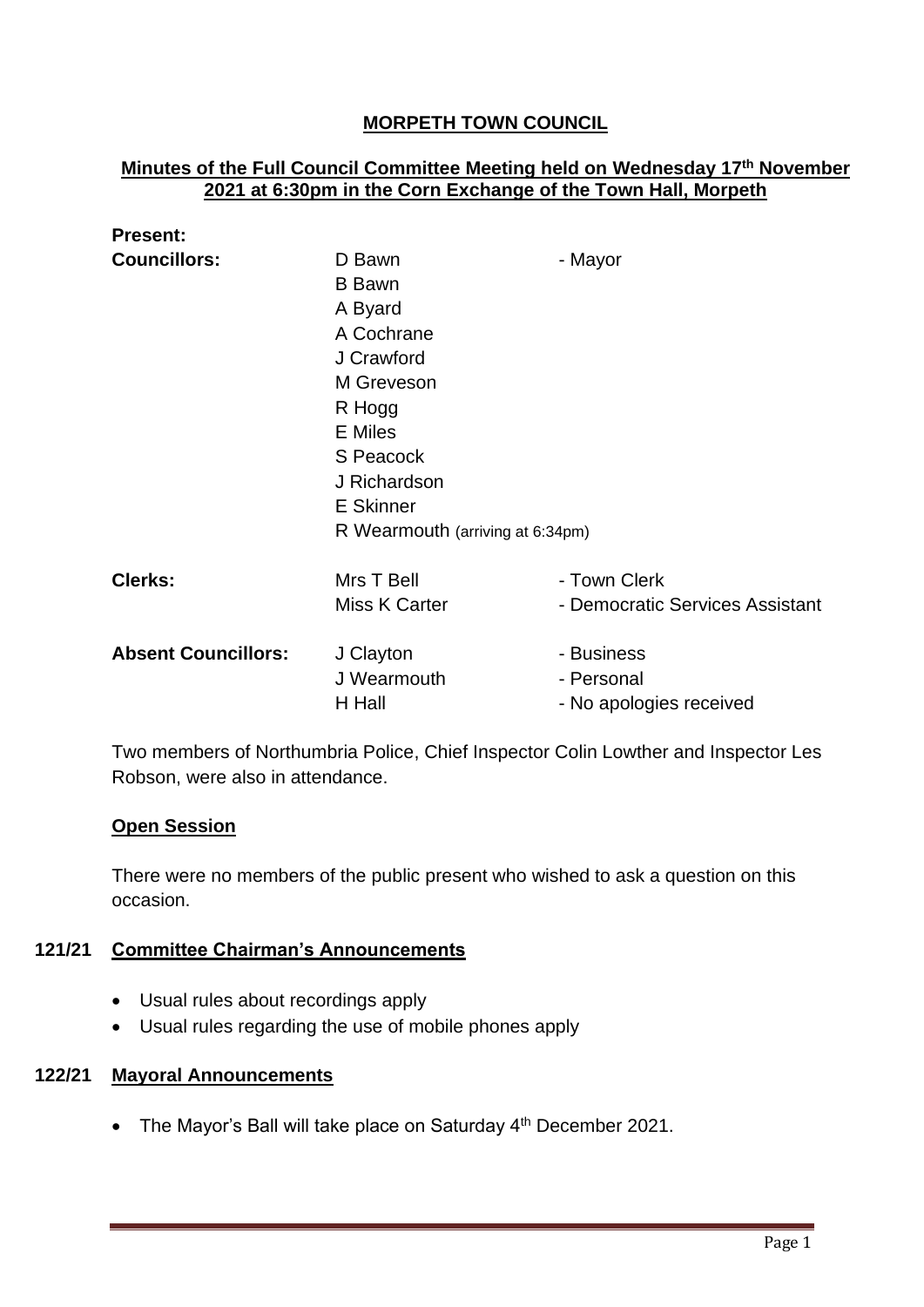• The Mayor has commissioned some ties and scarves in Morpeth Town colours, including the Town Crest, in aid of his chosen charity, contact Mental Health. These are available for purchase at £30 each.

### **123/21 Declarations of Interest**

The Chairman received no declarations of interest on this occasion.

## **124/21 Minutes of the Meeting of Full Council held on Wednesday 15th September 2021**

The minutes of the above meeting were approved as a true record.

### **RESOLVED**

- (i) Information duly noted.
- (ii) That the Minutes of  $15<sup>th</sup>$  September 2021, a copy of which had been previously circulated to each Member, be approved, and signed as a correct record by the Chairman.

Cllr R Wearmouth arrived at 6:34pm.

#### **125/21 Northumbria Police Update**

Members were provided with a report from Northumbria Police.

Inspector Les Robson advised members that Morpeth has a comparatively low crime rate. He explained that the spikes seen on the graphs in the report provided were when COVID-19 restrictions were lifted, this could be because there was a lower tolerance compared to the quiet of lockdown.

Inspector Robson also advised that the graphs in the report only displayed crime figures, rather than every incident that is reported. He explained that all incidents were investigated, but that not all were found to be crimes.

Cllr Hogg enquired what kind of action could be taken for recurring incidents.

Chief Inspector Colin Lowther advised that housing associations, such as Karbon Homes, can enact Tenancy Enforcement to be able to relocate a reoccurring offender's family.

Cllr Hogg expressed her dismay at the long wait time when calling 101.

Chief Inspector Lowther advised that staff were being redeployed to help cope with demand.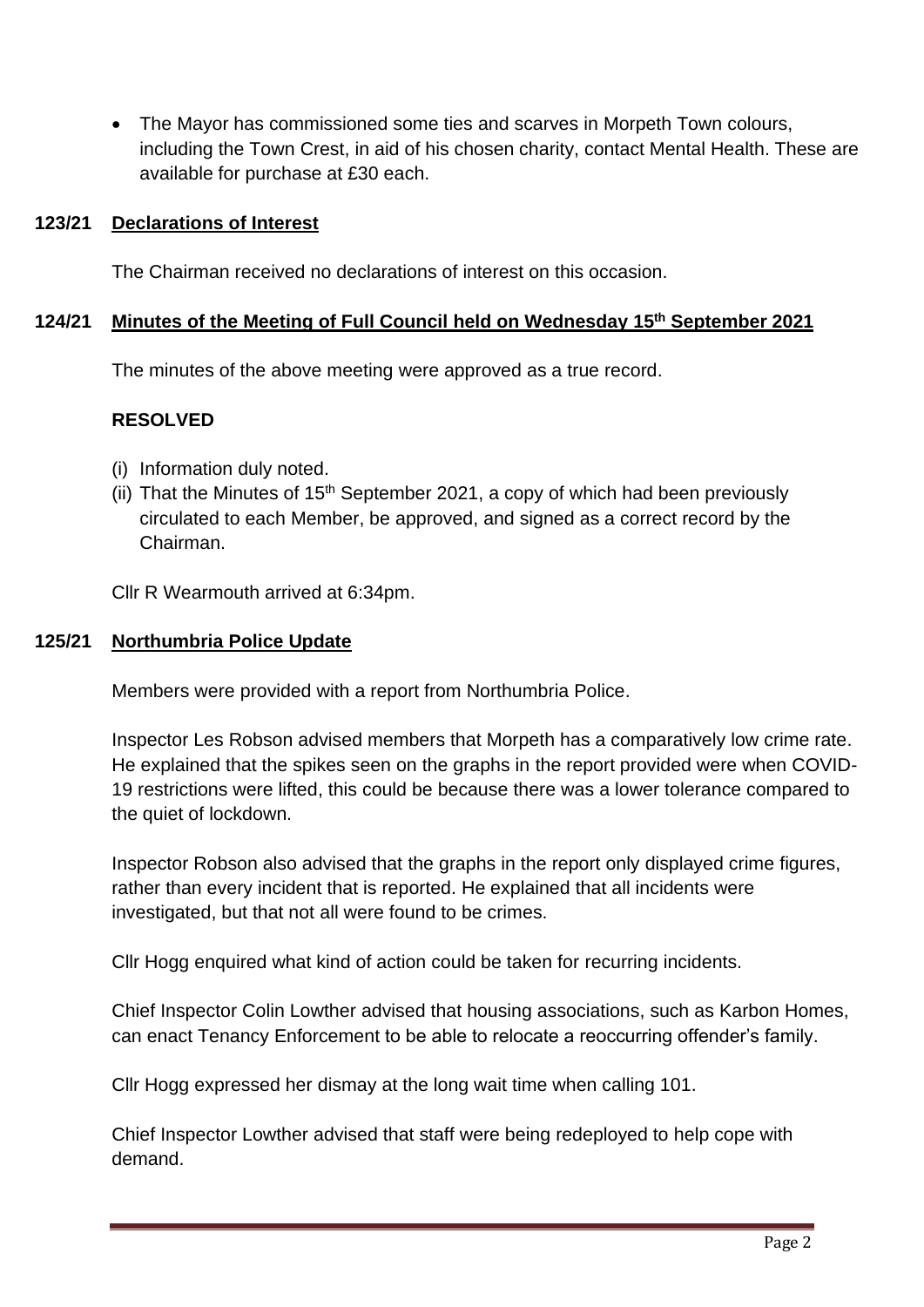Inspector Robson advised members that in the aftermath of COVID-19 the police are looking to get back out into the community again through safeguarding meetings and surgeries. He also proposed that more positive news regarding Northumbria Police should be shared with the community and agreed to send a newsletter to the Clerk.

The Inspector also advised that an app called Northumbria Cadets Connected is being trialled with the aim of keeping communities informed.

Cllr Peacock enquired if families with a number of offences could be moved into Morpeth.

Inspector Robson advised that the decision lies with the housing association, however, Northumbria Police advice on if they would be suitable for an area is usually taken into consideration.

Cllr R Wearmouth enquired if Morpeth's CCTV has decent enough coverage and quality to be used in police investigation.

Inspector Robson informed members that the CCTV is very useful when investigating a crime and that it is excellent quality. He also expressed that ideally the CCTV coverage could be expanded to include Stobhill but understands that this may not be practical.

Cllr R Wearmouth proposed that Karbon Homes, Hepscott Parish Council and Northumberland County Council (NCC) could be approached to enquire about funding.

The Clerk advised extending the CCTV to Stobhill will be extremely expensive as every lamppost would need t be WiFi enabled. She also advised that NCC have a mobile CCTV unit which could be utilised in Stobhill.

Cllr R Wearmouth advised that Kirkhill residents had reported incidents of speeding cars with noisy exhausts.

Inspector Robson advised that the best course of action to take is to make a note of the registration plate of the car and report it online.

Cllr Hogg enquired if Ring Door Cameras could be used as evidence.

Chief Inspector Lowther advised that as long as the owner of the camera is happy it can be used as evidence.

Cllr D Bawn thanked Chief Inspector Lowther and Inspector Robson for attending the meeting.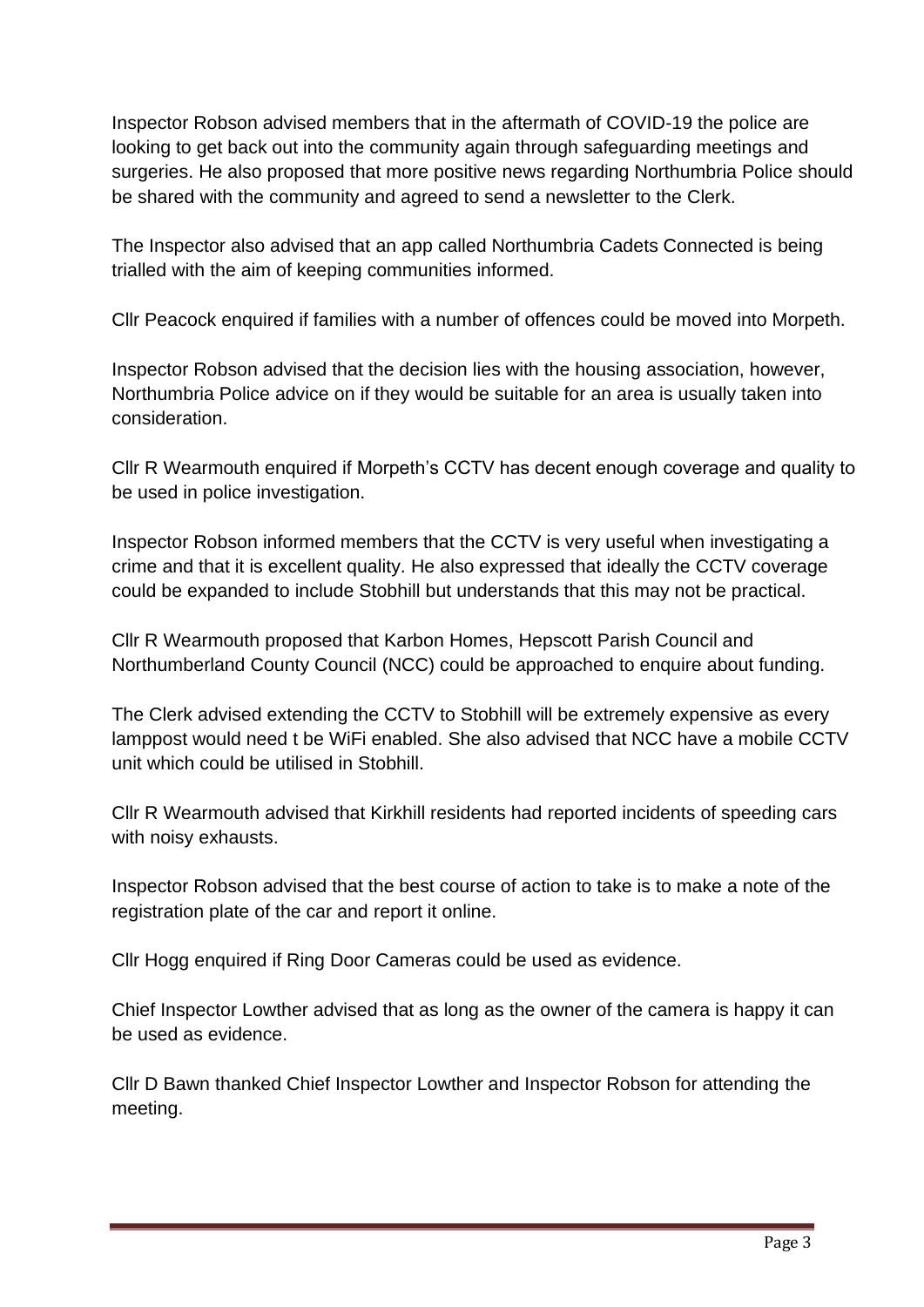## **RESOLVED**

(i) Information duly noted.

Chief Inspector Colin Lowther and Inspector Les Robson left the meeting at 7:06pm.

### **126/21 Representatives on Outside Bodies**

Members were provided for information with the Outside Organisation reports.

Cllr Cochrane advised members that NCC's target to reduce carbon emissions by 50% by 2025 has already been passed. £8 million has already been successfully allocated and a bid for a further £6 million is underway. Originally there were ten Climate Champions, an additional fifteen have now been recruited and are going through training.

### **RESOLVED**

(i) Information duly noted.

### **127/21 Strategic County Councillor Updates**

Members were provided for information with the County Councillor updates.

Cllr D Bawn advised members that on Thursday 18th November 2021 the Morpeth Forum are scheduled to visit Alnwick Playhouse to gain an insight into how it is run.

He also advised that the road on Dacre Street is currently closed as several diseased trees are being removed.

The new Christmas lights are now on.

Cllrs Byard and Hogg expressed their admiration of the new lights.

Cllr D Bawn also advised members that he had taken part in HMS Northumberland Affiliates Day on Monday 15<sup>th</sup> November 2021.

### **RESOLVED**

(i) Information duly noted.

### **128/21 Local Council Issues**

Cllr Greveson enquired about the resurfacing works on the Skinnery Bridge.

Cllr D Bawn advised that the work is scheduled to be undertaken, however no date has been confirmed, he will continue to chase Highways.